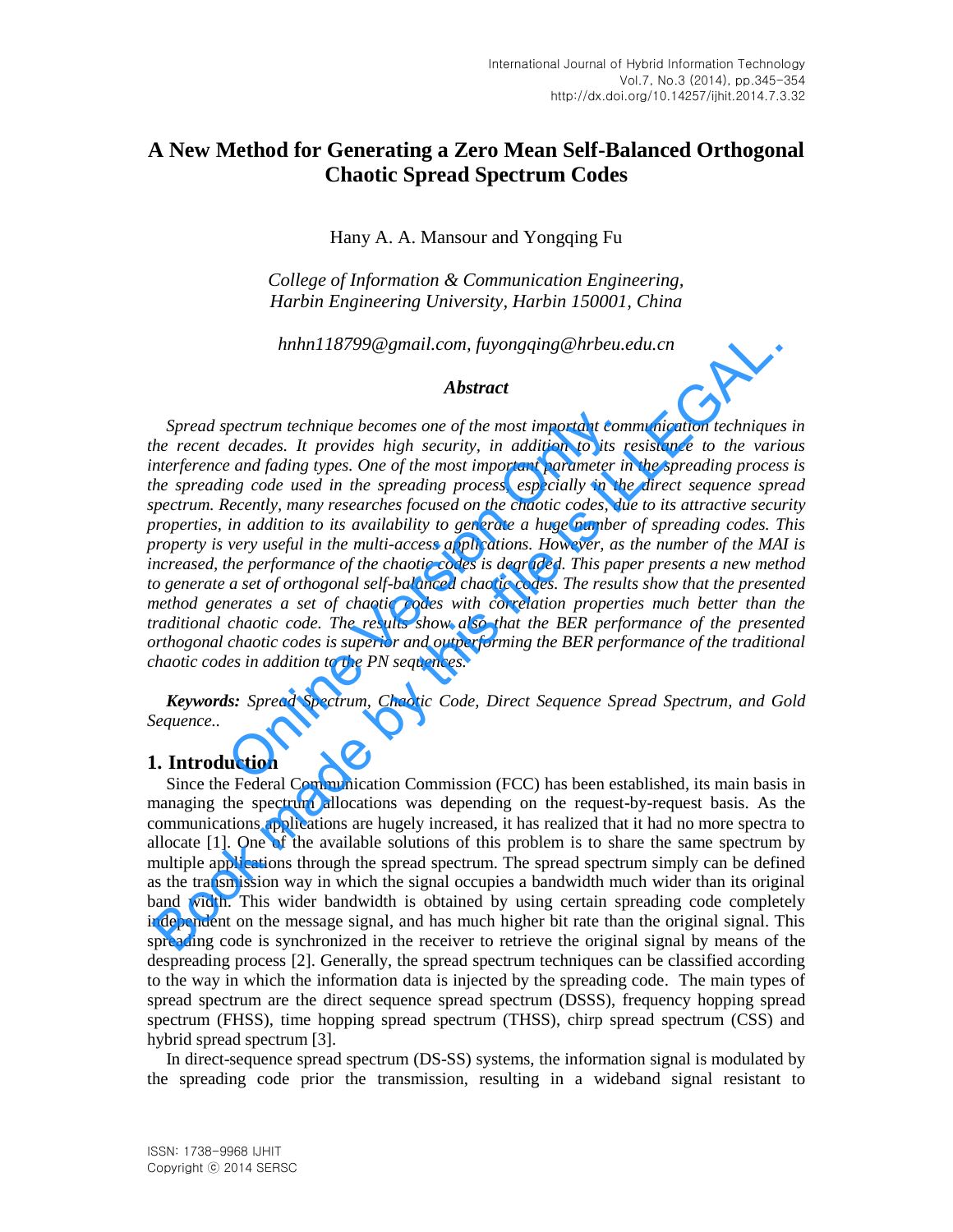narrowband jamming, multipath, interception, in addition to providing the multiple-access capability. Typically, there are many codes types that can be used for the spreading process. The pseudo-noise (PN) sequences, which are produced by the linear feedback shift register, are the most popular codes used in the multiusers application. Although PN code has attractive properties, however it has also a lot of drawbacks such as the limitation of the number of such sequences, in addition to its periodicity feature, which make the intercepted signal is predictable and is reconstructed by linear regression which leads to security limitations.

One of the alternative solutions is the long codes and chaotic code signals. Chaotic codes have a lot of attractive properties over the conventional PN sequences, especially from the security point of view. It is non-periodic, wide band, and more difficult to predict and to reconstruct. Moreover, Chaos is a deterministic, random-like process found in non-linear dynamical system, which is non-converging and bounded [4]. It has also a very sensitive dependence upon its initial condition and parameters, which gives the availability to generate an infinite number of spreading codes [5]. These properties make chaotic signals more difficult to intercept, and more secured to decode the information spreaded upon them [6]. In recent decades, many researchers have studied and discussed the properties of the chaotic codes from different point of views. The correlation properties is one of the most important point of views that has been studied and discussed in detail specially the cross-correlation properties, since it has a direct effect on the performance of the multi-access systems. These studies lead to create many types of maps that are used to generate the chaotic sequences, such as logistic map, tent map, Gauss iterated map, Gingerbread man map, and Henon map [7]. Since not all of the chaotic maps can outperform the PN performance, it was necessary to study and create new methods to improve the correlation properties of the chaotic codes, and hence improve its performances.

This paper introduces a new method to generate a zero mean self-balanced orthogonal (ZMSBO) chaotic sequences using any generating map. The main idea depends on generating one zero mean self-balanced (ZMSB) chaotic sequence as a basic code, and then generates the other orthogonal sequences by using a created orthogonal function. The method constructed mainly from four different stages, (i) the first stage is to generate the basic real value chaotic sequence from any available chaotic map, (ii) the second stage is to map the real chaotic values of the basic chaotic sequence into zero mean (ZM) binary sequences, (iii) the third stage is to generate the self-balanced (SB) basic chaotic sequence from the ZM binary sequence [8], and finally (iv) the fourth stage is to generate the zero mean self-balanced orthogonal (ZMSBO) chaotic sequences set from the basic chaotic sequence. Due to the presence of a large number of chaotic maps, the logistic map which is the most popular chaotic map is considered in the simulation. The auto-correlation and the cross-correlation properties of the chaotic sequence generated from the presented method, traditional chaotic code, and the gold code are compared under the same conditions. Also, the BER performances of the presented chaotic code, traditional chaotic code, and the gold code are compared in case of the flat fading channel. The results show that the chaotic code generated from the proposed method has correlation properties much better and superior performance over the traditional chaotic code, and the gold code. metrically, and more secure to decise and methanical methanon space.<br>Hes, many researchers have studied and discussed the propertition properties is one of the has been studied and discussed in detail specially the cro a d External the mother than is in distinguing the monitority change process odual in non-<br>the proparatical system, which is non-converging and bounded [4]. It has also a very sensitive<br>preparate upon its initial condition and

The paper is organized as follows, Section 2 discusses the detailed steps of generating the ZMSBO chaotic sequences, the results and the different comparisons of the correlation properties and BER performances are illustrated in Section 3, and finally the conclusion is presented in Section 4.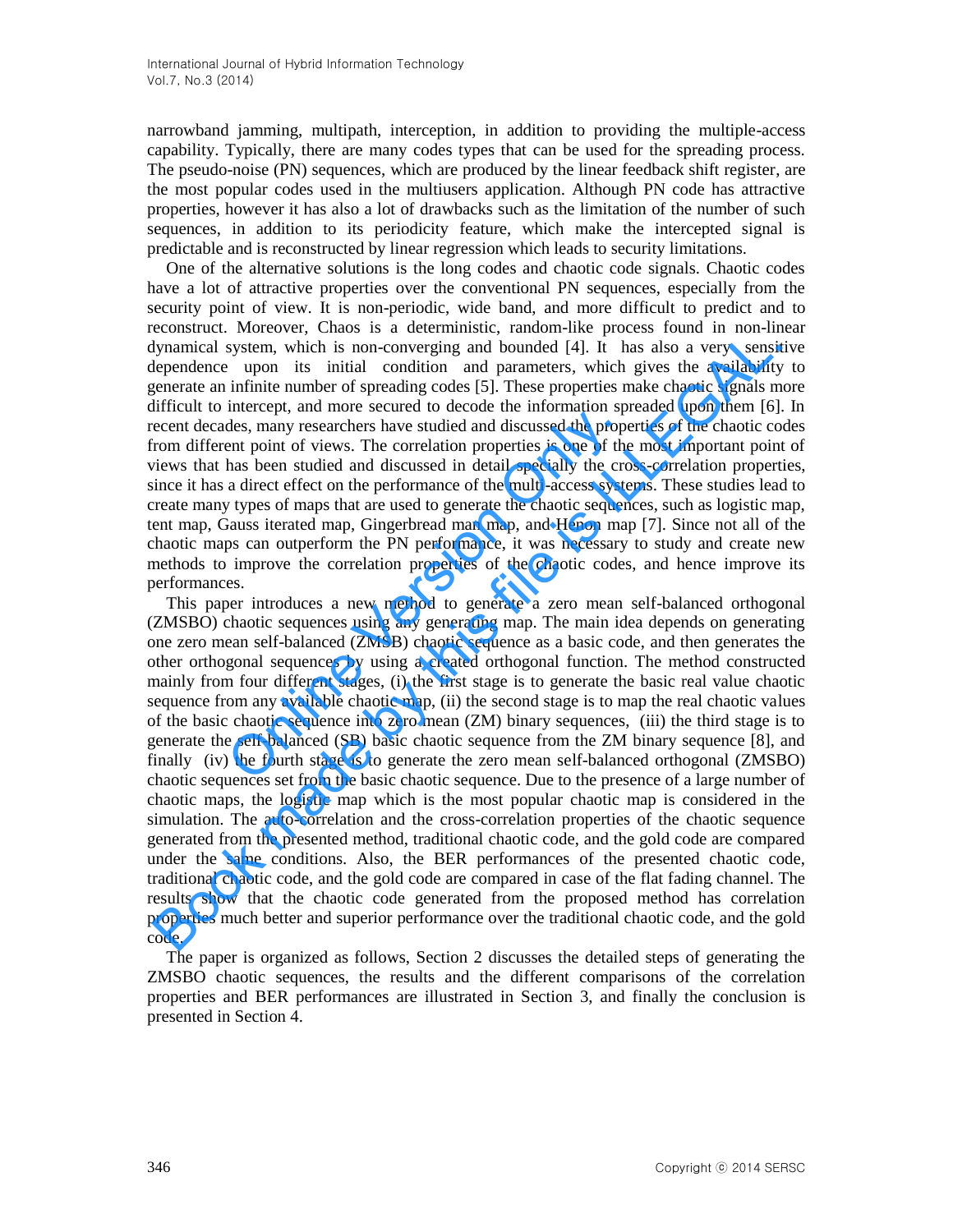## **2. Generating the ZMSBO Chaotic Sequence**

### **2.1. Generate the Basic Real Value Chaotic Sequence**

As mentioned in the previous section, the logistic map represented by (1) is considered with the proposed method:

$$
x_{i+1} = Rx_i(1 - x_i), \qquad x_i \in (0,1) \tag{1}
$$

Where,  $x_{i+1}$  is the new value generated from the old value  $x_i$ , R is the bifurcation parameter. As well known, the initial value  $x_0$  affects on the rest of the generated values, which gives to the chaotic codes its main advantage of generating the huge number of the spreading sequences.

### **2.2. Generate the Basic ZM Binary Chaotic Sequence**

In this stage, the real values of the basic chaotic sequence are mapped to the binary values. Actually, there various methods can be used to map the real values of the chaotic code into the binary values such as chaotic bit sequence, chaotic threshold sequence, and the chaotic mean sequence [9]. In this paper, the third method, which can be represented by (2), will be used.

$$
X_1 = sign(g\{x(t) - mean[x(t)]\})
$$
\n(2)

This method depends on shifting the real value for the basic chaotic code by its mean value and generates a new basic sequence  $g(x)$  has a zero mean. The binary values will then obtained by taking the sign function of the new zero mean sequence  $g(x)$ .

#### **2.3. Generate the Basic SBZM Chaotic Sequence**

In this stage, the self-balancing process is performed in which the process is explained in detail in [8]. Its idea is briefly depends on four main steps which are, inversion, all upside down, radix-S block upside down, and finally the shift combination. As indicating in Figure 1, after the basic real valued sequence is converted to the basic binary sequence with length  $N$ , the inversion process is performed by multiplying  $-1$  to the ZM basic sequence  $X_1$ , which can be represented mathematically by (3) as: here various methods can be used to map the real values of<br>es such as chaotic bit sequence, chaotic threshold sequence<br>J. In this paper, the third method, which can be represented<br> $X_1 = sign(g\{x(t) - mean[x(t)]\})$ <br>thod depends on shif the chaotic codes its main advantage of generating the huge number of the spreading sequence 1.1 In this stage, the real valuas of the basic chaotic sequence are mapped to the binary whates the basic chaotic sequence are

$$
f(x_i) = -x_i, \qquad M \le i \le M + N \tag{3}
$$

Where  $M$  is the starting point, and  $2N$  is denotes the spreading code length. The object of the starting point  $M$  is to avoid the similarity that can be happened between the first values of the generated chaotic codes due to the slight change of the initial condition. In the presented system, only the basic chaotic sequence is generated, and hence  $M$  can be set to zero. The inverted sequence is converted to the all up-side down sequence by arranging the original sequence in the opposite direction as cleared in (4):

$$
y_i = -x_{2M+N-1-i}, \qquad M \le i \le M+N \tag{4}
$$

The radix-S operation is proceeding on the upside down sequence  $y_i$  with the segment length of  $N$  as illustrated in Figure 2. In this step, the sequence is divided into  $N/S$  short segments with length of  $S$  for each. Then, each short segment is arranged in the opposite direction by itself. The final form is obtained by make the combination between all the  $N/S$  inter-upsidedown short segments as represented in (5).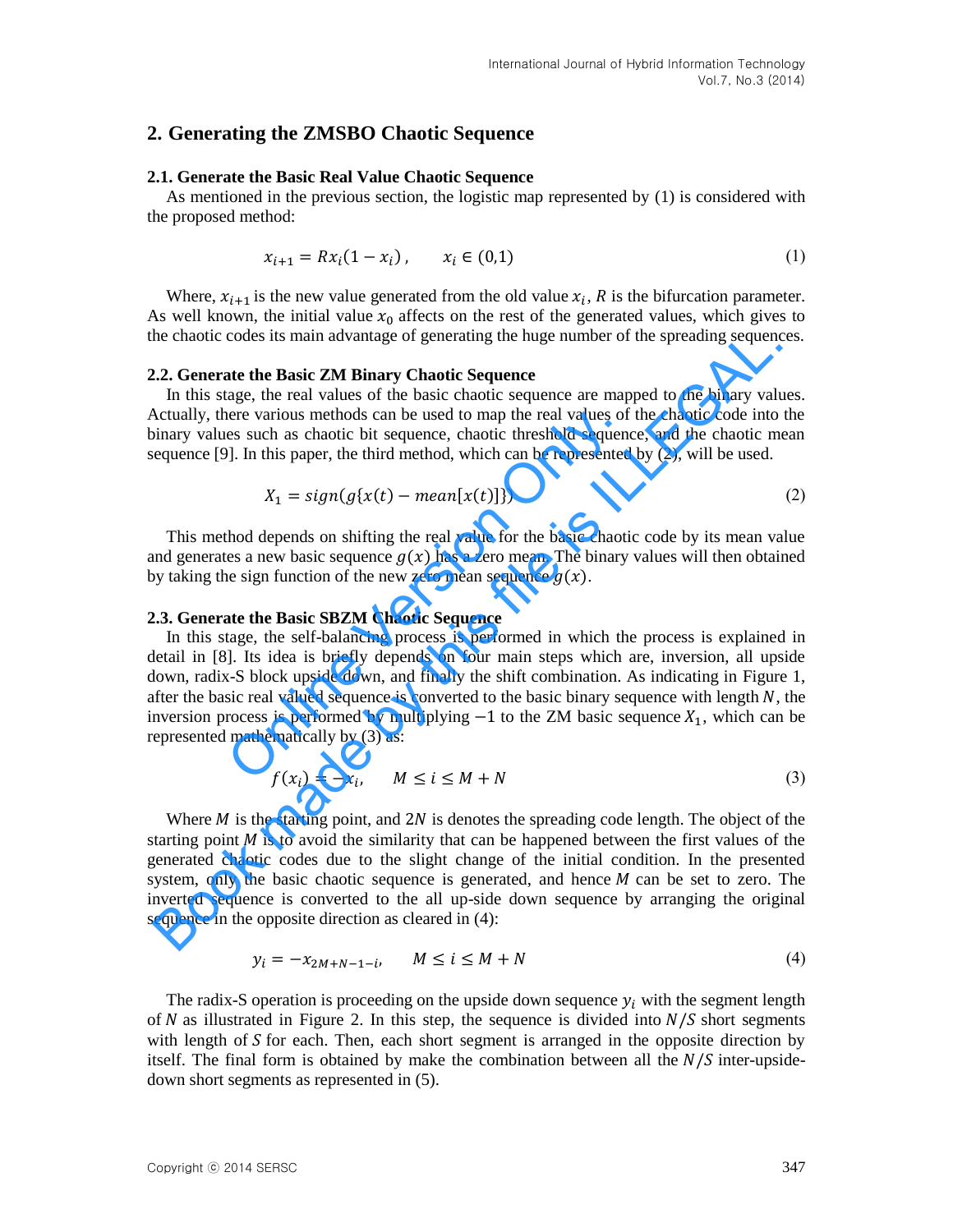International Journal of Hybrid Information Technology Vol.7, No.3 (2014)

$$
z_i = y_{2M+(2j-1)S-1-i} = -x_{N-(2j-1)S+1},
$$
  
\n
$$
M \le i \le M + N, j = 1, 2, ..., N/S
$$
\n(5)

Where  $\dot{i}$  represents the short segments index number, which is a positive integer doesn't exceeds  $N/S$ . Finally, the combination process is performed between the radix-S block upside down sequence  $z_i$  and the original sequence  $x_i$ , which are both has the length of N. The final zero mean self-balanced sequence  $C_1$  is produced according to (6) as:

$$
C_k = \begin{cases} x \frac{k}{2} + M & k \in even \\ z \frac{k-1}{2} + M & k \in odd \end{cases}, k = 0, 1, 2, ..., 2N - 1 \}
$$
 (6)

Where  $k$  is the index number of the final ZMSB chaotic spreading code with length  $2N$ .



**Figure 1. Demonstration of the self-balanced method** 



**Figure 2. the illustration of the of the radix-S block upside down** 

### **2.4. Generating the Orthogonal ZMSB Chaotic Code.**

The main idea in generating the orthogonal chaotic set is to multiply the basic ZMSB chaotic code with a certain orthogonal function. This function is constructed from the orthogonal matrix F which has a dimension of  $K \times 2N$ , where K is the number of codes required to be generated according to the number of users,  $2N$  is the code length as indicated before. Each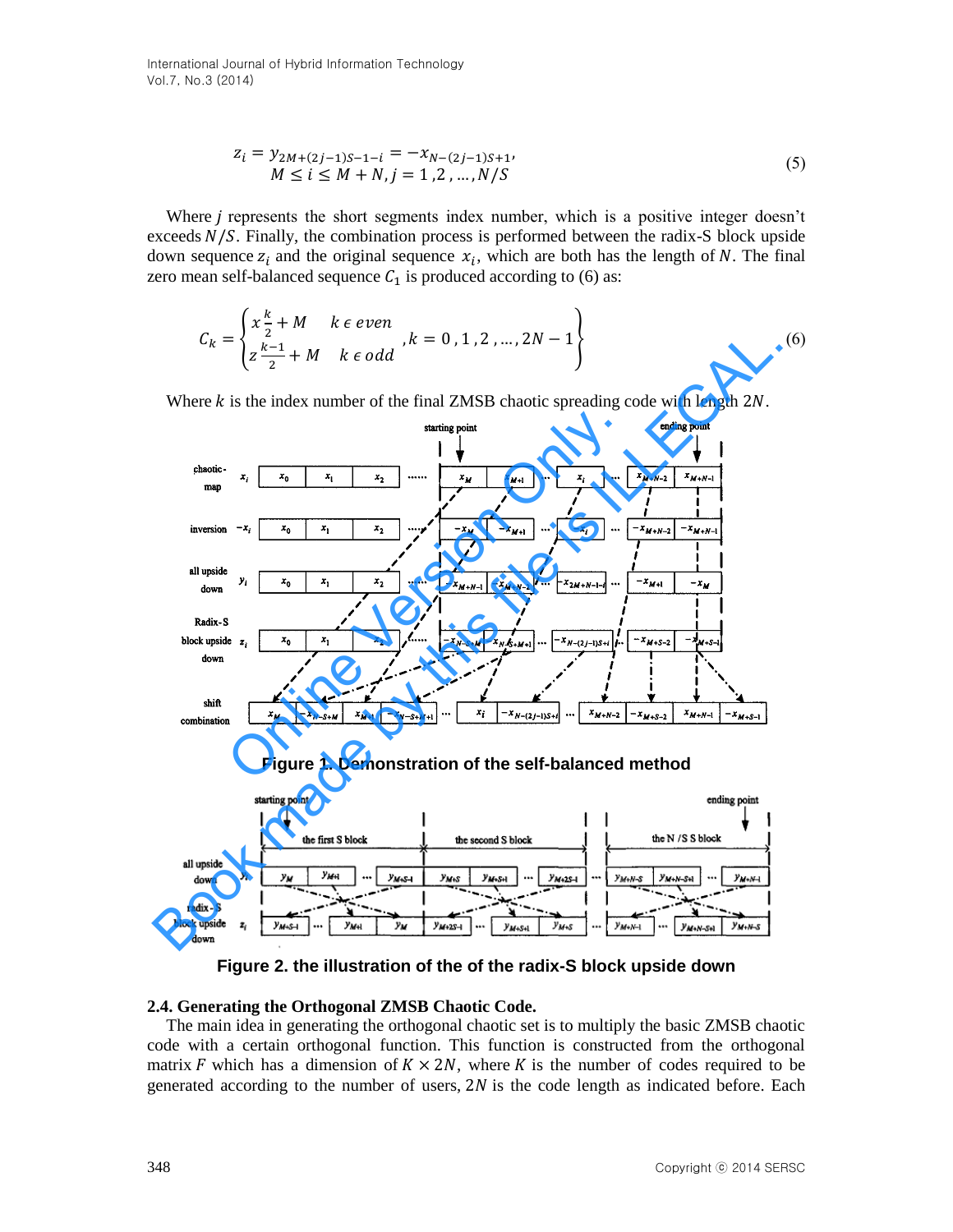row in the orthogonal matrix  $F$  is generated from 1, and  $-1$  such that sum of each row equal zero (i.e. the number of 1's equal to the number -1's with different orders). The orthogonal codes are generated as the result of the dot product multiplication between the basic ZMSB code and the corresponding row in the orthogonal matrix  $F$ .

For the comparison purposes with the PN sequences, it is assumed that the chaotic code length is subjected to the binary system. Consequently, the matrix  $F$  is created as follows:-

a. Generate a vector  $\nu$  of length 2N contains the values 1 and -1 alternately.

- b. Create *n* levels, where  $n = log_2(2N)$  or  $2^n = 2N$ , such that the *nth* level representing the half division of the vector  $v$  into 2 similar segments with length N for each. The  $(n - 1)$ th contains 4 similar segments with length  $N/2$  for each; representing the half division of each segment in the first level, and so on until reach to the first level which contains  $N$ segments with length 1 for each.
- c. The first row in the matrix  $F$  constructed from the 2N elements of the first level with exchanging the first two segments. The second row is the same level with exchanging the second two segments, and so on until the *Nth* row.
- d. To form the  $(N + 1)$ th row, the first two segments in the second level are exchanged, and so on until the  $(N + N/2)$ th row. Generally, the row number  $\frac{N}{2^{(l-1)}}(l-1) + i$  will be constructed by exchanging the two segments  $s_{2i} = -s_{2i-1}$  in the level *l* where =  $1, 2, ..., N / 2^{(l-1)}$ . two segments, and so on until the *Nth* Tow.<br>
a the  $(N + 1)th$  row, the first two segments in the second<br>
until the  $(N + N/2)th$  row. Generally, the row number<br>
cted by exchanging the two segments  $s_{2i} = -s_{2i-1}$  in<br>  $N/2^{(1-$
- e. By continuing this process until the *nth* level, a  $2N 1$  row will be performed corresponding to  $2N - 1$  user. This 2N code length is corresponding to one symbol duration. For R symbols the available number of rows will be  $2RN - 1$ , which leads to provides  $2RN - 1$  users.

In general, for code length is subjected to the binary system, the total number of the available chaotic codes will be calculated according to (7)

$$
R\sum_{i=1}^{n} 2^{i} - 1, \quad n = \log_2(2N) \tag{7}
$$

Figure 3 illustrates the process of creating the orthogonal matrix  $F$ . The main drawback of this method is the limitation of the number of spreading codes, however it is clear that the number of the generated codes (and hence the number of available users) are proportional to the number of the message symbols.



**Figure 3. Illustration of the Orthogonal Matrix Construction**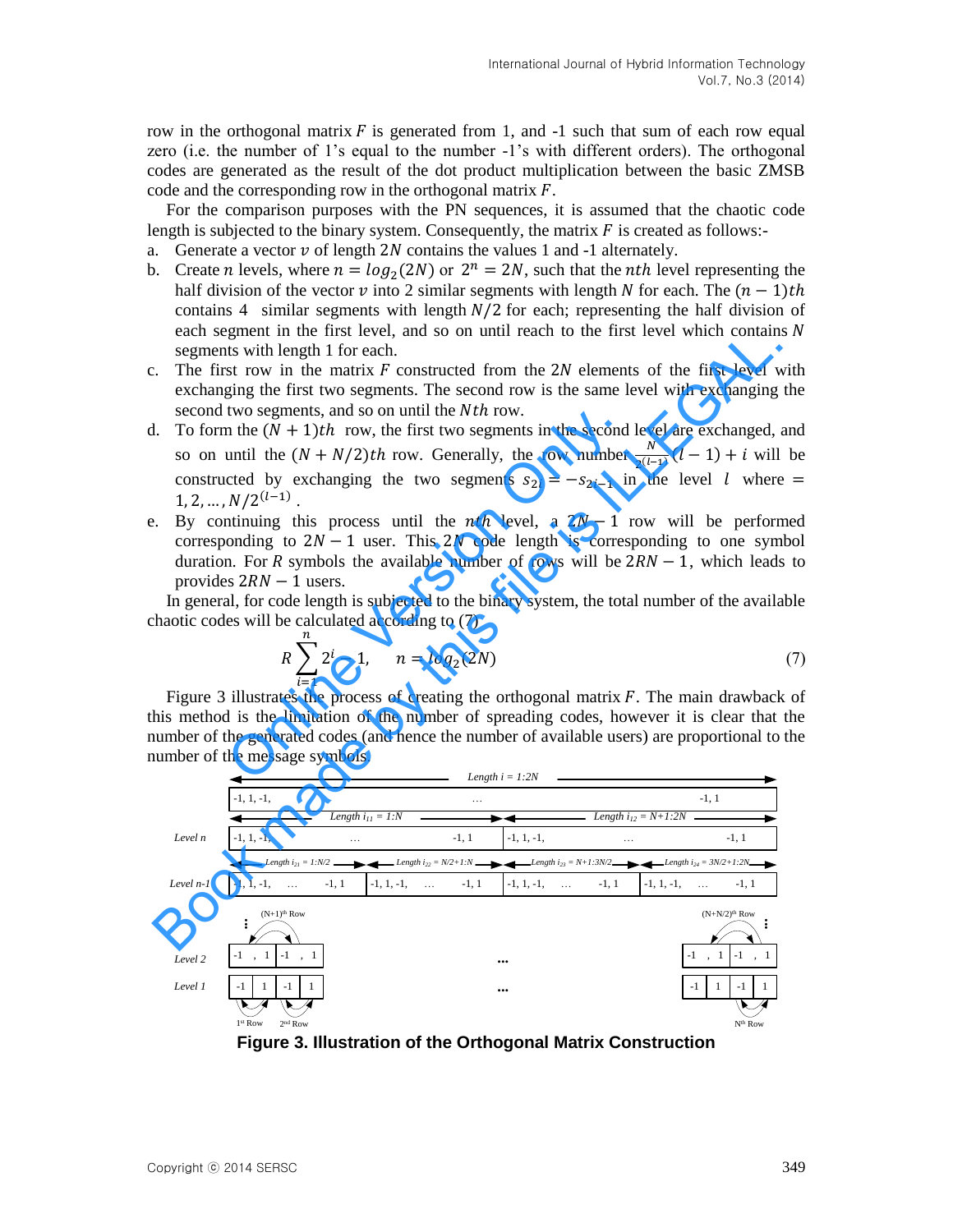## **3. Simulation results**

In this section a comparison between the orthogonal chaotic code, traditional chaotic code and gold code is performed from many points of views. Regarding to the correlation properties, Figure 4, and 5 discusses the autocorrelation function (ACF) and the cross correlation (CCF) for the logistic traditional chaotic code, logistic orthogonal chaotic code, and the gold code for lengths 127 and 255.

In Figure 4, the results for the code length 127 show that, although the orthogonal chaotic code has some peaks with large amplitudes over  $\pm 20$ , however generally its CCF is much better than that of the traditional chaotic and the gold code, since its majority values are within  $\pm 10$ , its zero mean, in addition to its noise random like. For the ACF, it is found that the orthogonal code has better ACF than that of the traditional chaotic code, since its side loops variation has zero mean, in addition to it has lower values.

Figure 5 shows the same results for the code length 255. It is clear that the CCF of the orthogonal code has some peaks with amplitudes larger ±40. However, its majority peaks are noise like has amplitude between  $\pm 20$  with zero mean. This leads to be still better than that of the traditional chaotic and gold code.



**Figure 4. Comparisons of Correlation Properties for Length 127** 



**Figure 5. Comparisons of Correlation Properties for Length 255**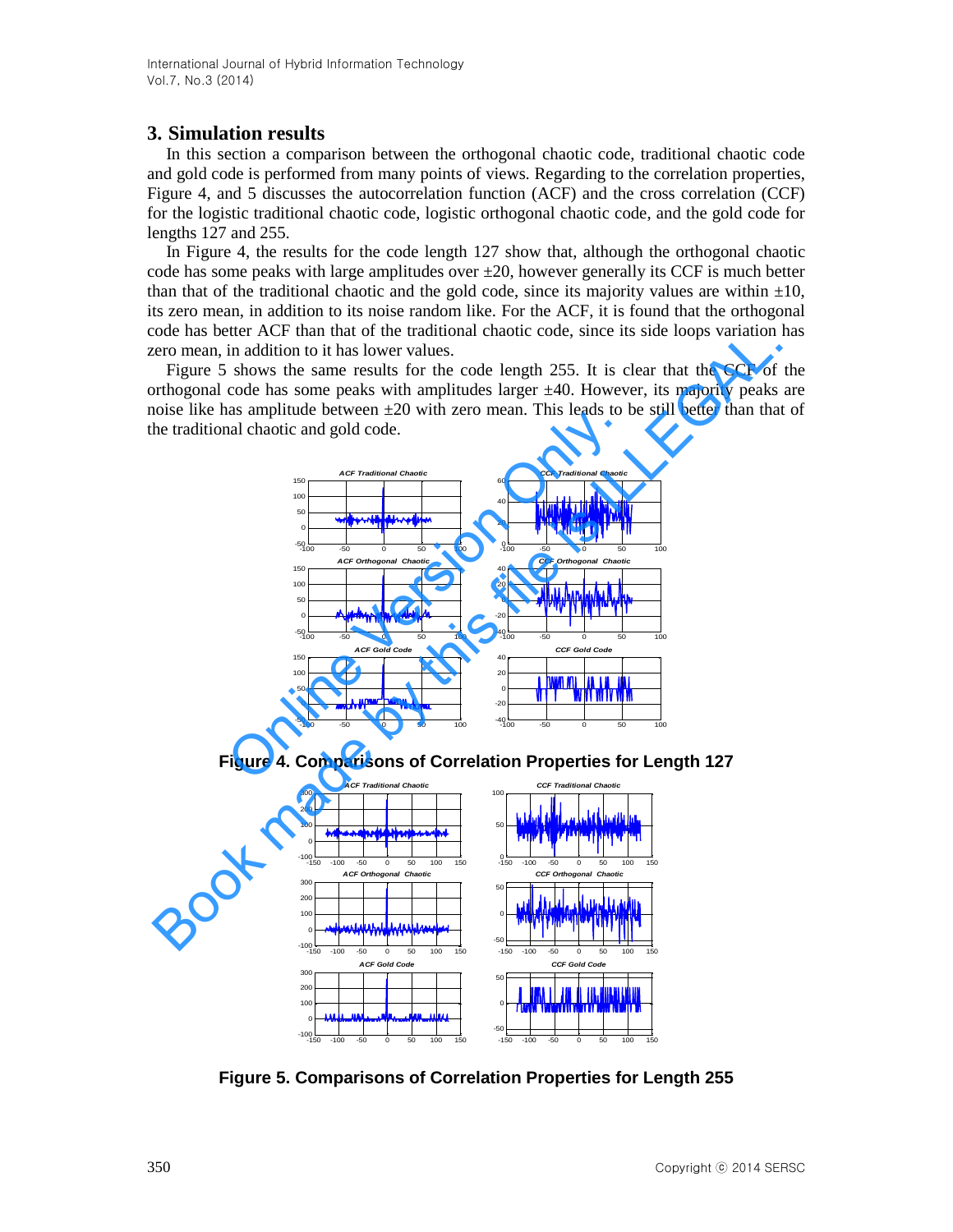In Figures 6, the cross correlation values between the first users and the rest of the other users in the CDMA system is calculated and plotted for the traditional and orthogonal chaotic codes. The Figure shows that for code length 127 and in presence of 120 user, , the cross correlation between the desired user and any other user for the orthogonal code is zero, which mean that all the other codes is completely orthogonal on the desired user. Meanwhile in the case of the traditional chaotic code and under the same condition, the cross correlation values between the desired user and the other users are varying between 40 and -30.

Figure 7 has the same comparison of Figure 7 but with code length 511 and in presence of 500 different users. The result shows also that all the interfering users are completely orthogonal to the desired user, as the cross correlation value between all the users and the desired one is zero. In the case of the traditional chaotic code, it's found that the cross correlation properties are varying between 80 and -70. These two Figures give an indication that in case of the orthogonal chaotic code, all the interfering users are completely eliminated.



**Figure 6. Comparisons of Correlation values between the different users (Length 127)**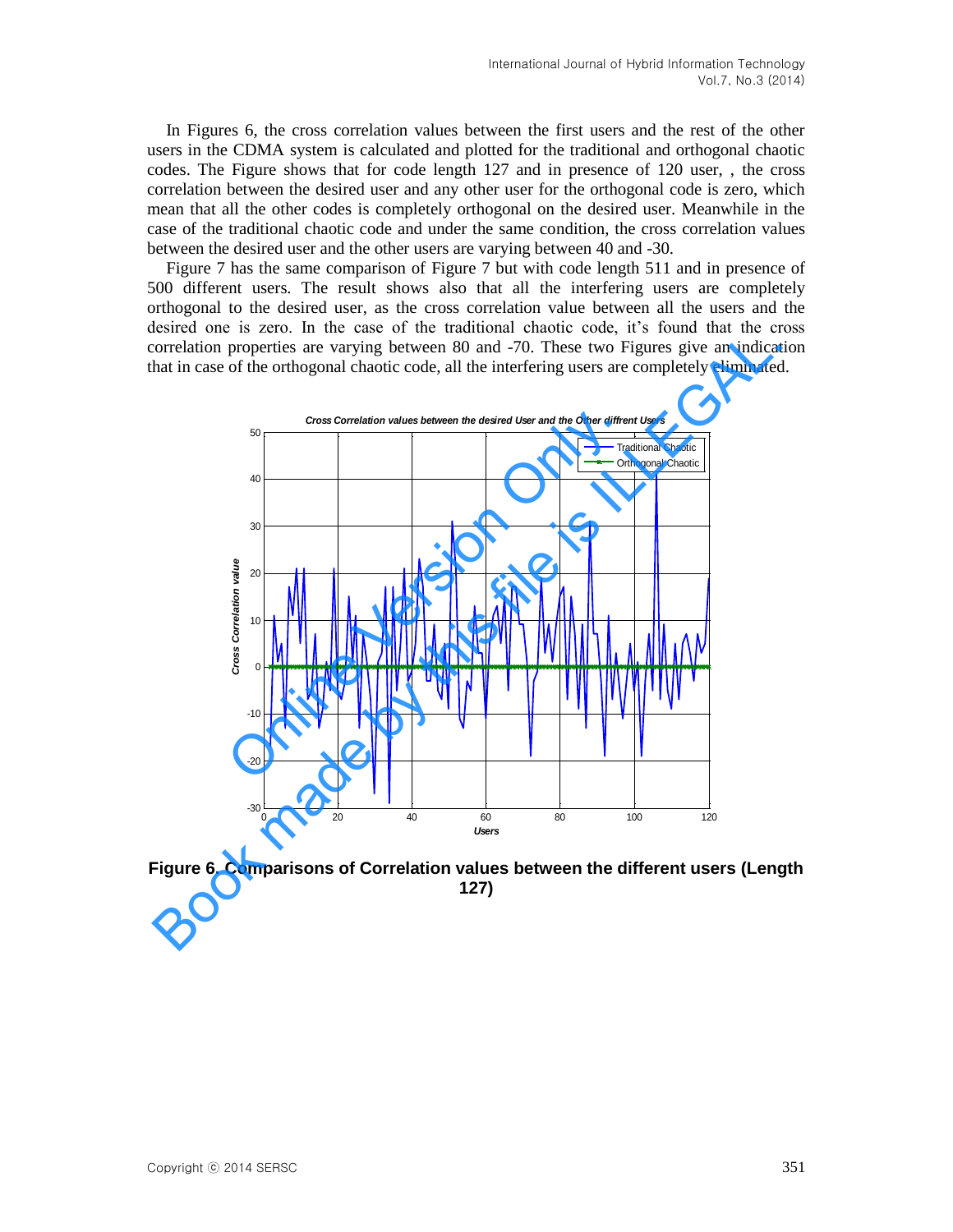

**Figure 7. Comparisons of Correlation values between the different users (Length 511)**



**Figure 8. Performance comparisons under different channels**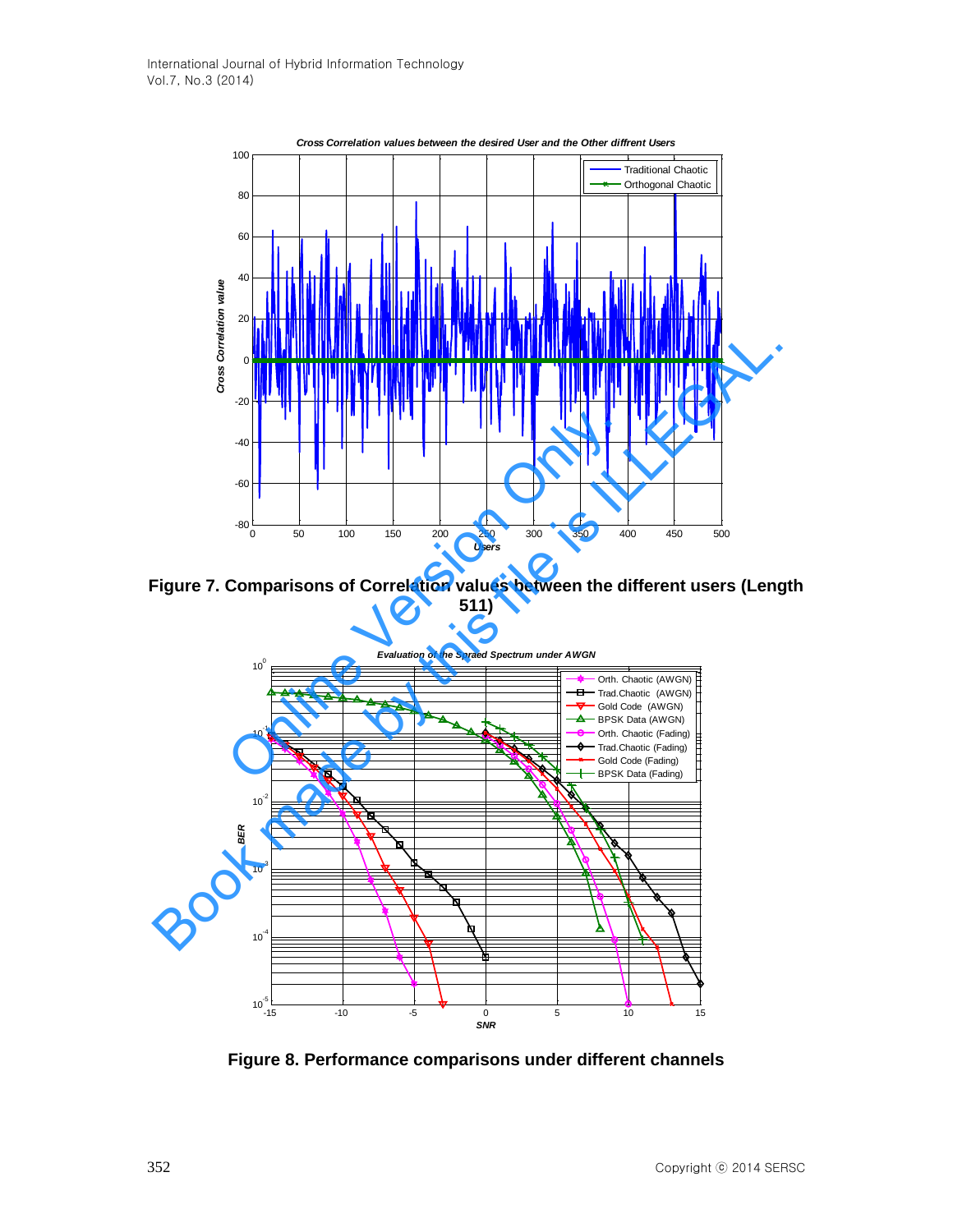Regarding to the bit error rate, Figure 8 shows the performance comparison between the traditional chaotic code, orthogonal chaotic code, and the gold code in addition to the traditional BPSK. The comparisons are performed in the AWGN channel and Relighy flat fading environment using BPSK DSSS communication system. The simulation parameters are set as baseband data rate  $10<sup>4</sup>$  bps, carrier frequency 2.4 GHz, and the spreading code length is chosen to be 31, in presence of 30 interfering user. The result shows that in case of the AWGN channel, the orthogonal chaotic code completely eliminates the MAI effect and presents a performance gain about 2 dB at BER  $10^{-4}$  over the gold code, and 5 dB at BER  $10^{-4}$  over the traditional chaotic code. Obviously, the spreading gain due to the spreading code length (31) is about 14.5 dB at BER  $10^{-4}$  over the traditional single user BPSK. In the case of the Relighy flat fading, the performance is performed under sever fading conditions, in presence of 30 MAI. The plot shows that the performance of the orthogonal chaotic code is still much better than the performance of the traditional code and the gold code due to the improvement of its cross correlation properties. It clear that the performance of the orthogonal code presents more than 2 dB gain at BER  $10^{-4}$  over the gold code performance, and outperforms the traditional code by more than 4.5 dB gain at BER  $10^{-4}$ . It can be shown that the performance of the orthogonal code under the fading channel in presence of 30 MAI is nearly the same of the single user BPSK performance under AWGN. This mean that the presented method provides a superior code performance since it counters the effect of the large MAI number in the fading conditions iat taking, the Performance of the trading channel betwer iasing to induced in the Section of the splot shows that the performance of the orthogonal chaotic code is still much better than correlation properties. It clear t

## **4. Conclusion**

The new contribution of this paper is a new method to generate an orthogonal zero mean self-balanced chaotic code set. The presented method can be applied to any chaotic map with any code length. A comparison is performed between the orthogonal code generated with the presented method, a traditional chaotic code, and a gold code from different point of views. The results shoes that the correlation properties and the BER performance of the presented method is much better than the other codes. 4.5 dB gain at BER  $10^{-4}$ . It can be shown that the perform<br>the fading channel in presence of 30 MAI is nearly the<br>mance under AWGN. This mean that the perform<br>mance since it counters the effect of the large MAI number<br>

## **References**

- [1] R. Billa, "Analysis of Direct Sequence and Chirp Spread Spectrum over Flat Fading Channel for Multiple Access", IJCEM vol. 15, issue 5, (**2012**).
- [2] C. Turgay, "Fast and Efficiency Method for Fire Detection Using Image Processing", ETRI Journal, vol. 32, **(2010**), pp.881-890.
- [3] R. Nawkhare and A. Tripathi, "DS-SS Communication system using pseudo chaotic sequences generator", Proceedings of the International Conference on Communication Systems and Network technologies (**2013**).
- [4] T. S. Rappaport, "Wireless Communications: Principles and Practice", Prentice Hall PTR, NJ, (**2009**).
- [5] H. Palubová, "The type of chaotic sequences for signal transmission", Proceedings of the 10th Scientific Conference of Young Researchers – FEI TU of Košice (**2010**).
- [6] R. Vali, S. Berber, and S. K. Nguang, "Accurate derivation of chaos-based acquisition performance in a fading channel", IEEE Trans. Wireless Communication., vol. 11, no. 2, (**2012**) February, pp. 722–731.
- [7] G. Kaddoum, D. Roviras, P. Charge and D. Fournier-Prunaret, "Performance of multi-user chaos-based DS-CDMA System over multipath channel", IEEE Trans, (**2009**).
- [8] S. Kim, J. Bok and H. Ryu, "Performance Evaluation of DCSK System with Chaotic Maps", 978-1-4673-5742- 5/13/\$31.00 IEEE (**2013**).
- [9] A. Yong, M. Rongzeng, C. Xiaolin and Y. Yeupeng, "An Improved Method of Generating the Self-Balanced Chaotic Spread-Spectrum Code", HIGH TECHNOLOGY LETTERS, vol. 17, no. 1, (**2011**) March, pp. 46-51.
- [10] G. V. Reddy, "Performance Evaluation of Different DS-CDMA Receivers Using Chaotic Sequences", Master Thesis, (**2007**).